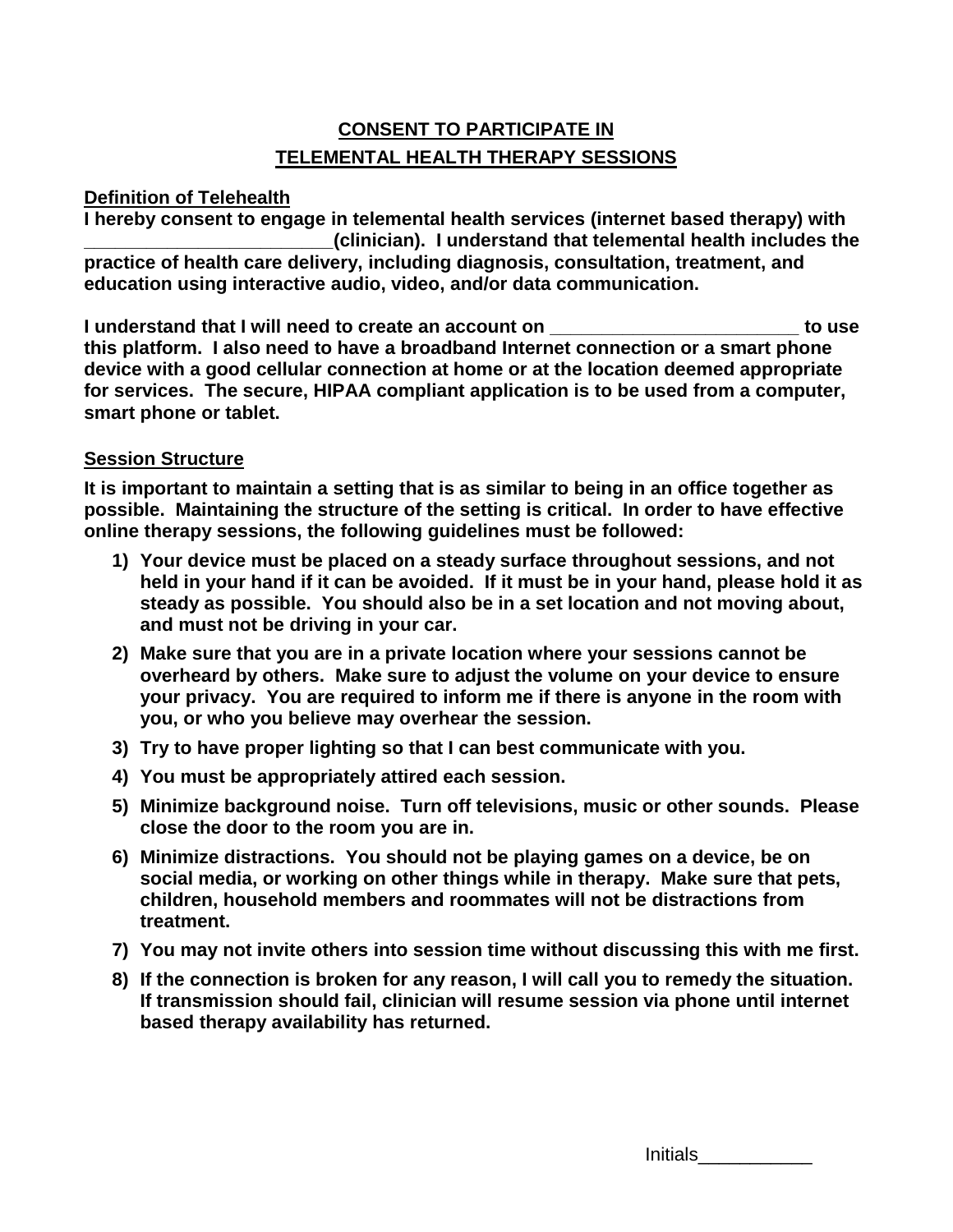## **I understand that I have the rights with respect to telemental health services:**

- **1. The laws that protect the confidentiality of my personal information also apply to telemental health services. I have the right to confidentiality within certain limits. Information revealed by me during therapy will be kept strictly confidential and will not be revealed to any other person or agency with the following exceptions: a) I sign a written release of information indicating informed consent to such release; b) I express serious intent to harm myself or someone else; c) there is evidence or reasonable suspicion of abuse against a minor child, elder person or dependent adult; d) a subpoena or other court order is received directing the disclosure of information. (it is my therapist's policy to assert privileged communication in such a situation); e) I am in therapy or being tested by order of a court of law (the results of the treatment or test ordered must be revealed to the court); and f) case consultation between the clinician and his/her clinical peers.**
- **2. I understand that there are risks and consequences from telemental health services, including, but not limited to, the possibility, despite reasonable efforts on the part of my counselor, that: the transmission of my personal information could be disrupted or distorted by technical failures, the transmission of my personal information could be interrupted by unauthorized persons, misunderstandings can occur more easily, especially when care is delivered in an asynchronous manner; and /or possible confidentiality breaches if someone should walk into the client's room while in a psychotherapy session.**
- **3. I understand that I have the right to withhold or withdraw my consent to the use of telemental health services in the course of my care at any time, without affecting my right to future care or treatment.**
- **4. In addition, I understand that telemental health services and care may not yield the same results nor be as complete as face-to-face service. I understand that I may benefit from telemental health services, but results cannot be guaranteed or assured.**
- **5. By signing this document, I agree that certain situations, including emergencies and crises, are inappropriate for audio-/video-/computer-based psychotherapy services. If I am in crisis or in an emergency, I should immediately call 9-1-1, Comcare Crisis at (316) 660-7500, the National Suicide Prevention Hotline at 1-800-273-8255 or seek help from a hospital or crisis-oriented health care facility in my immediate area.**
- **6. I understand that I must be in the state of Kansas when the telemental health sessions occur.**

| Initials |  |  |
|----------|--|--|
|          |  |  |